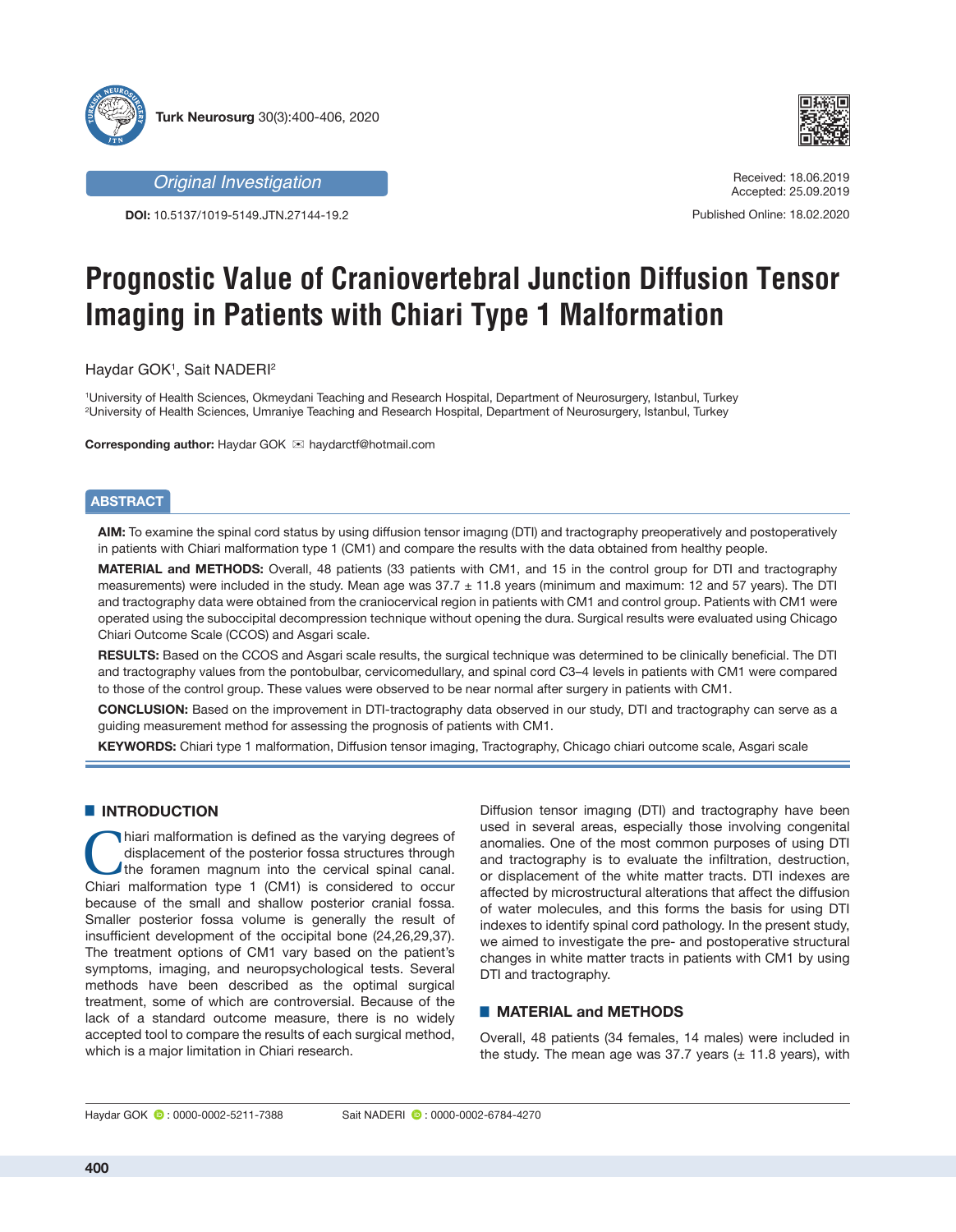the youngest being 12 years old and the oldest 57. Cases were categorized into the following three groups:

**Group-A:** The control group, which revealed no pathology on the craniocervical MRI (Table I). The average tonsillar herniation in this group was -2.78 mm (± 2.19 mm; the lowest being −7 mm, and the highest 2 mm).

**Group-B:** Patients with CM1 without syringomyelia (Table I). The average tonsillar herniation was 12 mm  $(± 2$  mm; the lowest being 10 mm, and the highest 15 mm).

**Group-C:** Patients with CM1 with syringomyelia (Table I). The average tonsillar herniation was 11 mm  $(\pm 2$  mm; the lowest being 7 mm, and the highest 13 mm).

Craniospinal MRI and CT scans were obtained in all patients to evaluate the craniocervical junction (Figure 1).

DTI and tractography were performed in all patients with CM1 (Figure 2). Preoperative and early postoperative period apparent diffusion coefficient (ADC) and fractional anisotropy (FA) values at the pontobulbar region, cervicomedullary junction, and the C3–4 spinal cord level were calculated. ADC and FA diffusion maps were created in the axial plane and then reformatted as cervical tractography and diffusion maps on the sagittal plane to examine the craniocervical region by using DTI and tractography. For simplicity, pontobulbar level was named as *'a'*; cervicomedullary junction as *'b'*; and the C3–4 spinal cord level as the *'c'* region.

**Table I:** The Number of Cases and the Mean Ages of Each Group

A suboccipital craniectomy followed by C1 laminectomy was performed in all the patients with CM1.

DTI and tractography values were calculated at the end of the first postoperative month using the same method, and the clinical outcome was evaluated using Chicago Chiari Outcome Scale (CCOS) (Table II) and Asgari scale (Table III) at the end of the sixth postoperative month in all patients.

Statistical analysis was performed using the SPSS 17.0 statistical package software. Continuous variables were summarized as medians or means and SDs. The influence of all the categorical variables was tested using the chi-square test. A two-sided P value of <0.05 was considered to be statistically significant. A multivariate analysis was then carried out using a forward stepwise logistic regression analysis.

# █ **RESULTS**

Besides tonsillar herniation, syringomyelia was observed in 16 patients, focal myelomalacia in 2, platybasia in 1, and the fourth ventricle expansion in 1.

#### **Clinical Results**

The average duration of symptoms was 3.7 years among all patients. Suboccipital headache when coughing, neck pain, and arm pain with numbness were the most frequent complaints (Table IV).

| <b>Group Name</b> | <b>Number of Cases</b> | Mean Age of the Group (Years)    |
|-------------------|------------------------|----------------------------------|
|                   | 15 (9 women, 6 men)    | $37.8 \pm 11.6$ (min-max: 21-56) |

B 17 (14 women, 3 men) 39.7 ± 10.7 (min-max: 17-57) C 16 (11 women, 5 men) 35.3  $\pm$  11.6 (min-max: 12-55)

| WITAY KISSA<br>TELES THIS AND LOCAL 227,400<br>12. mail bis 3.70.<br>Ngjarje | Wizza Ciase<br>TELZS - THIA, OE LINGHISTA, SK<br>12 model from 2 PR.<br>DEVIN DEVIN |
|------------------------------------------------------------------------------|-------------------------------------------------------------------------------------|
| Smith/Impith<br>10(14116)15 13140<br>804100 MH<br>02.05.2013 - 11:14:54      | SHLL3/8mg/12<br>0011413575 13140<br>004103141<br>01013012 1105654                   |
| W:728 C:32                                                                   | W:723 C-124                                                                         |

**Figure 1:** Preoperative MRI imaging of patient with syringomyelia-related CM1.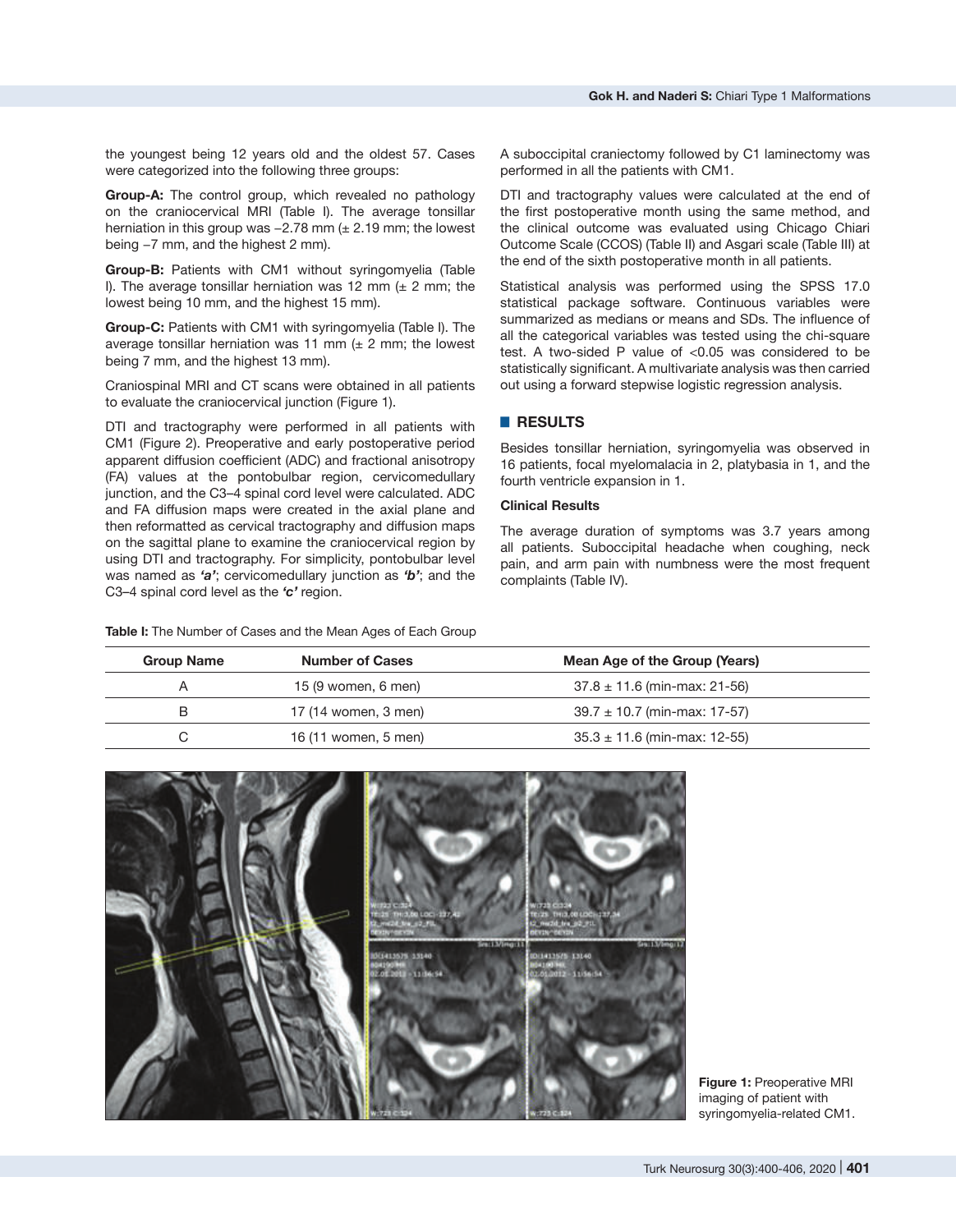

**Figure 2:** DTI and tractography imaging of a patient with CM1.

# **Table II:** Chicago Chiari Outcome Scale (CCOS)

| Pain                                                                            | Non-pain                                                              | <b>Functionality</b>                              | <b>Complications</b>                               | <b>Total Score</b>          |
|---------------------------------------------------------------------------------|-----------------------------------------------------------------------|---------------------------------------------------|----------------------------------------------------|-----------------------------|
| 1: Preoperative<br>symptoms worse                                               | 1: Preoperative<br>symptoms worse                                     | 1: Unable to attend                               | 1: Persistent<br>complication-poorly<br>controlled | 4: Incapacitated<br>outcome |
| 2: Unchanged/refractory<br>to meds/onset of new<br>managed symptoms             | 2: Unchanged/refractory<br>to meds/onset of new<br>managed symptoms   | 2: Moderate<br>impairment $(<50\%$<br>attendance) | 2: Persistent<br>complication-well<br>controlled   | 8: Impaired outcome         |
| 3: Improved/<br>managedwith meds/<br>onset of new symptoms<br>managed with meds | 3: Improved-unimpaired/<br>onset of new symptoms<br>managed with meds | 3: Mild impairment<br>(>50% attendance)           | 3: Transient<br>complication                       | 12: Functional<br>outcome   |
| 4: Resolved/no onset of<br>new symptoms                                         | 4: Resolved/no onset of<br>new symptoms                               | 4: Fully functional                               | 4: Uncomplicated<br>course                         | 16: Excellent outcome       |

# **Table III:** Asgari Scale (Clinical Evaluation Scoring)

| <b>Observation</b>                                                | <b>Score</b> |
|-------------------------------------------------------------------|--------------|
| Cranial Nerve Involvement                                         | 2            |
| Signs of spinal disease, but no difficulty with arms or walking   |              |
| Slight difficulty using arms/hands or walking; can work full-time | 2            |
| Moderate disability with arms/hands                               | 2            |
| Complete disability with arms/hands                               | 3            |
| Difficulty walking; prevents full-time employment                 | 3            |
| Need assistance to walk                                           | 4            |
| Chairbound or bedridden                                           | 5            |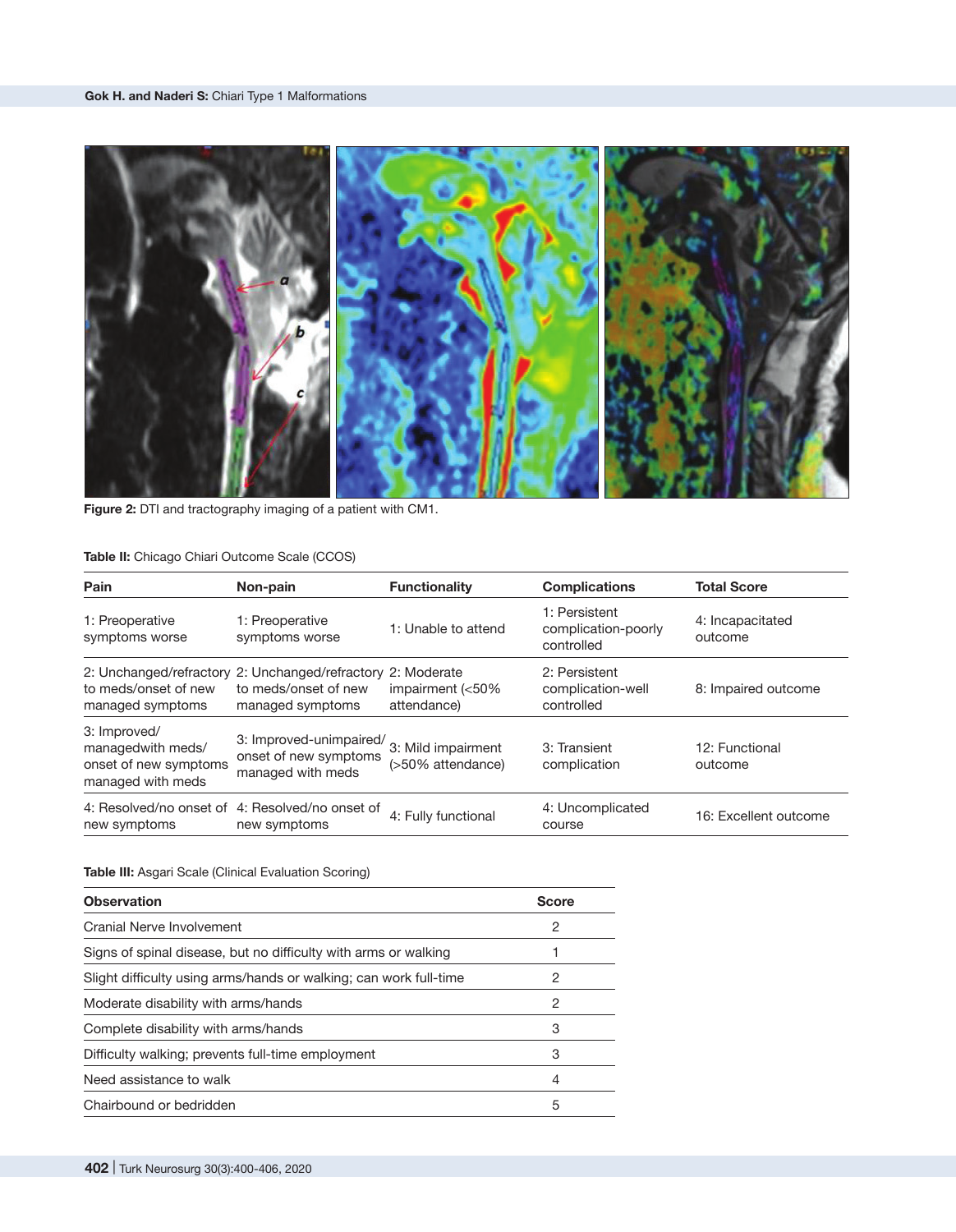| <b>Symptoms</b>             | $n$ (%) | <b>Signs</b>                                | $n$ (%) |
|-----------------------------|---------|---------------------------------------------|---------|
| Headache                    | 30(90)  | Dysesthesia                                 | 10 (30) |
| Neck pain                   | 30 (90) | Loss of sensation                           | 9(27)   |
| Arm pain                    | 27(82)  | Cerebellar signs                            | 8(24)   |
| Heat loss of sensation      | 10(30)  | Hyperactive reflexes of the upper extremity | 8(24)   |
| Numbness in the extremities | 9(27)   | Hyperactive reflexes in lower limb          | 7(21)   |
| Diplopia                    | 9(27)   | Lower cranial nerve involvement             | 2(6)    |
| Leg pain                    | 4(12)   | Babinski signs                              | 2(6)    |
| <b>Tinnitus</b>             | 4(12)   | Loss of strength in the lower extremities   | 2(6)    |
| Limb weakness               | 3(9)    | <b>Nystagmus</b>                            | 1(3)    |
| Dysphasia                   | 1(3)    | Loss of strength in the upper extremities   | 1(3)    |

**Table IV**: Preoperative Symptoms and Signs of All CM1 Patients

Marked neck pain was observed in the early postoperative period that gradually decreased over time, especially toward the sixth postoperative month. Patients who complained of only pain and numbness preoperatively showed excellent improvement. Partial improvement was observed regarding dysesthetic complaints, especially of hands and arms, as well as other non-localizing symptoms, such as dizziness, visual symptoms, sleep problems, coughing fits.

The pain was completely resolved in 24 patients, whereas it was mild to moderate enough to be tolerated using simple analgesics in 9 patients. Furthermore, in 17 patients, symptoms unrelated to pain were completely resolved. On the other hand, neuropathic symptoms in 11 patients, and other symptoms unrelated to pain in 5 patients partly persisted. In 2 patients, the moderate activity limitation observed during the preoperative period decreased after surgery. No surgical complications were observed in any patient. According to CCOS, 30 patients scored 13 or higher, whereas 3 scored 9–12. Notably, none of the patients scored 8 or less.

According to the Asgari scale, the symptoms were slight in 15 patients, moderate in 15 patients, and severe in 3 patients preoperatively. At the sixth postoperative month, 14 patients had no symptoms, 15 had slight symptoms, 3 had moderate symptoms, and 1 patient had severe symptoms. Upon evaluation of patients' symptom severity based on the Asgari scale, a difference of 2 or more points was observed between the scores of the preoperative and sixth postoperative month in 27 patients. Notably, this points difference was less than 2 in six patients. Consequently, based on this scale, clinical improvement was observed in 27 patients.

### **Radiological Results**

Postoperative MRI scans revealed normalization of the subarachnoid spaces, which appeared to be tight preoperatively, especially at the cervicomedullary region. Patients with syringomyelia demonstrated clinical improvement. Although no radiological improvement was observed in the size of the syrinx cavities during the early postoperative period, a partial

regression was reported in the sixth postoperative month (Figure 3).

During the preoperative assessment, no differences were observed between Group-A and Group-B regarding ADC values obtained from the "a" and "b" regions, but a statistically significant differences were observed in values obtained from the "c" region (p<0.05). In addition, no differences were observed between Group-A and Group-B regarding the FA values obtained from the "c" region, but statistically significant differences were observed in values obtained from the "a" and "b" regions (p<0.05) (Table V).

Furthermore, no differences were observed between Group-A and Group-C regarding ADC values obtained from the "a" and "c" regions, but values obtained from "b" region exhibited a statistically significant difference (p<0.05). Similarly, no differences were observed between Group-A and Group-C regarding FA values obtained from the "a" and "c" regions (p>0.05), but values obtained from the "b" region showed a statistically significant difference (p<0.05) (Table V).

During the postoperative assessment, no differences were noted between Group-A and Group-B regarding ADC values obtained from the "a" region, but statistically significant differences were observed for values obtained from the "b" and "c" regions (p<0.05). Moreover, no differences were observed between Group-A and Group-B regarding FA values obtained from the "a" and "c" regions, but a statistically significant difference was noted for values obtained from the "b" region ( $p < 0.05$ ) (Table V).

No differences were noted between Group-A and Group-C regarding ADC values obtained from the "a" and "c" regions, whereas a statistically significant difference was observed in values obtained from the "b" region (p<0.05). In addition, no differences were observed between Group-A and Group-C regarding FA values obtained from the "a" and "c" regions, but a statistically significant difference was noted for values obtained from the "b" region (p<0.05) (Table V).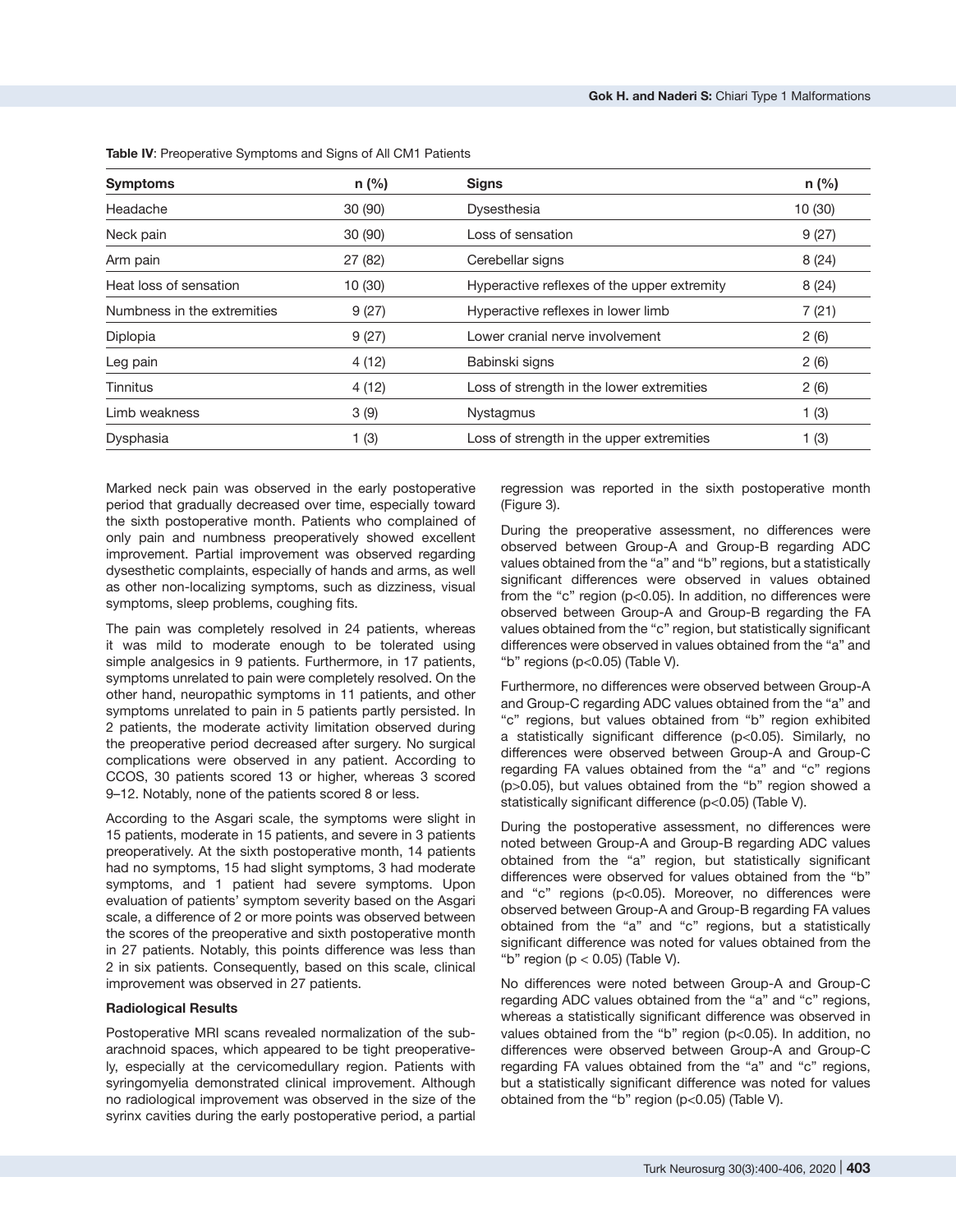

**Figure 3:** Partial regression of syrinx cavity observed at the end of the sixth month.

#### **Table V:** Mean DTI and Tractography Values of Groups

|                              | <b>FA</b>        |                  |                  | <b>ADC</b>       |                  |                  |
|------------------------------|------------------|------------------|------------------|------------------|------------------|------------------|
|                              | a                | b                | c                | a                | b                | C                |
| Group-A                      | $0.406 \pm 0.03$ | $0.568 \pm 0.07$ | $0.521 \pm 0.06$ | $0.815 \pm 0.05$ | $1.049 \pm 0.15$ | $1.169 \pm 0.16$ |
| <b>Group-B Preoperative</b>  | $0.475 \pm 0.05$ | $0.474 \pm 0.04$ | $0.506 \pm 0.06$ | $0.793 \pm 0.07$ | $0.920 \pm 0.28$ | $0.897 \pm 0.21$ |
| <b>Group-B Postoperative</b> | $0.438 \pm 0.05$ | $0.429 \pm 0.05$ | $0.511 \pm 0.06$ | $0.795 \pm 0.07$ | $0.936 \pm 0.12$ | $0.930 \pm 0.12$ |
| <b>Group-C Preoperative</b>  | $0.454 \pm 0.09$ | $0.497 \pm 0.06$ | $0.476 \pm 0.13$ | $0.780 \pm 0.06$ | $0.876 \pm 0.09$ | $1.108 \pm 0.79$ |
| <b>Group-C Postoperative</b> | $0.413 \pm 0.07$ | $0.466 \pm 0.09$ | $0.497 \pm 0.16$ | $0.814 \pm 0.08$ | $0.879 \pm 0.16$ | $0.999 \pm 0.79$ |

*FA: Fractional anisotropy; ADC: Apparent diffusion coefficient.*

For Group-B, no differences were observed upon the comparison of pre- and postoperative ADC values of any region. No differences were observed regarding pre- and postoperative FA values obtained from the "c" region (p>0.05), but statistically significant differences were detected for values from the "a" and "b" regions (Table V). For Group-C, no differences were observed upon the comparison of pre- and postoperative ADC or FA values from any region (Table V).

# █ **DISCUSSION**

DTI and tractography studies have been conducted mostly for traumatic spinal cord injury, cervical spondylotic myelopathy (CSM), spinal cord tumors, multiple sclerosis, syringomyelia, transverse myelitis, and CM2, rather than CM1. Currently, this method is commonly used to evaluate the infiltration, destruction, or displacement of the white matter tracts by using fiber tractography (4,5,7,13,25,27,35,36). In acute human spinal cord injury (SCI), DTI shows a reduction in diffusivity, particularly FA and ADC, around the injury site (7,27). Contrarily, in chronic SCI, the injury site is characterized

by increased diffusivity. In addition, FA values and connection rates of fiber tracking have been shown to correlate with the motor score in patients with chronic cervical cord injury (5). In patients with CSM, DTI indexes appear to depend on the degree of cord damage. Symptomatic patients have lower FA values and higher ADC measures at the compressed level compared with asymptomatic patients with radiological features of cord compression (13). Measurement of diffusion indexes within the spinal cord tumors suggests that higher tumor mass is characterized by a decrease in FA and an increase in ADC (30).

Therefore, based on this imaging method, it may be possible to view the function of the spinal cord and the properties of signals in the descending and ascending tracts in patients with CM1.

Several surgical treatment methods have been recommended for CM1, some of which are considered to be controversial. Suboccipital craniectomy with concurrent C1 laminectomy is the widely accepted conventional surgical treatment. However, the literature reports no well-established methods that can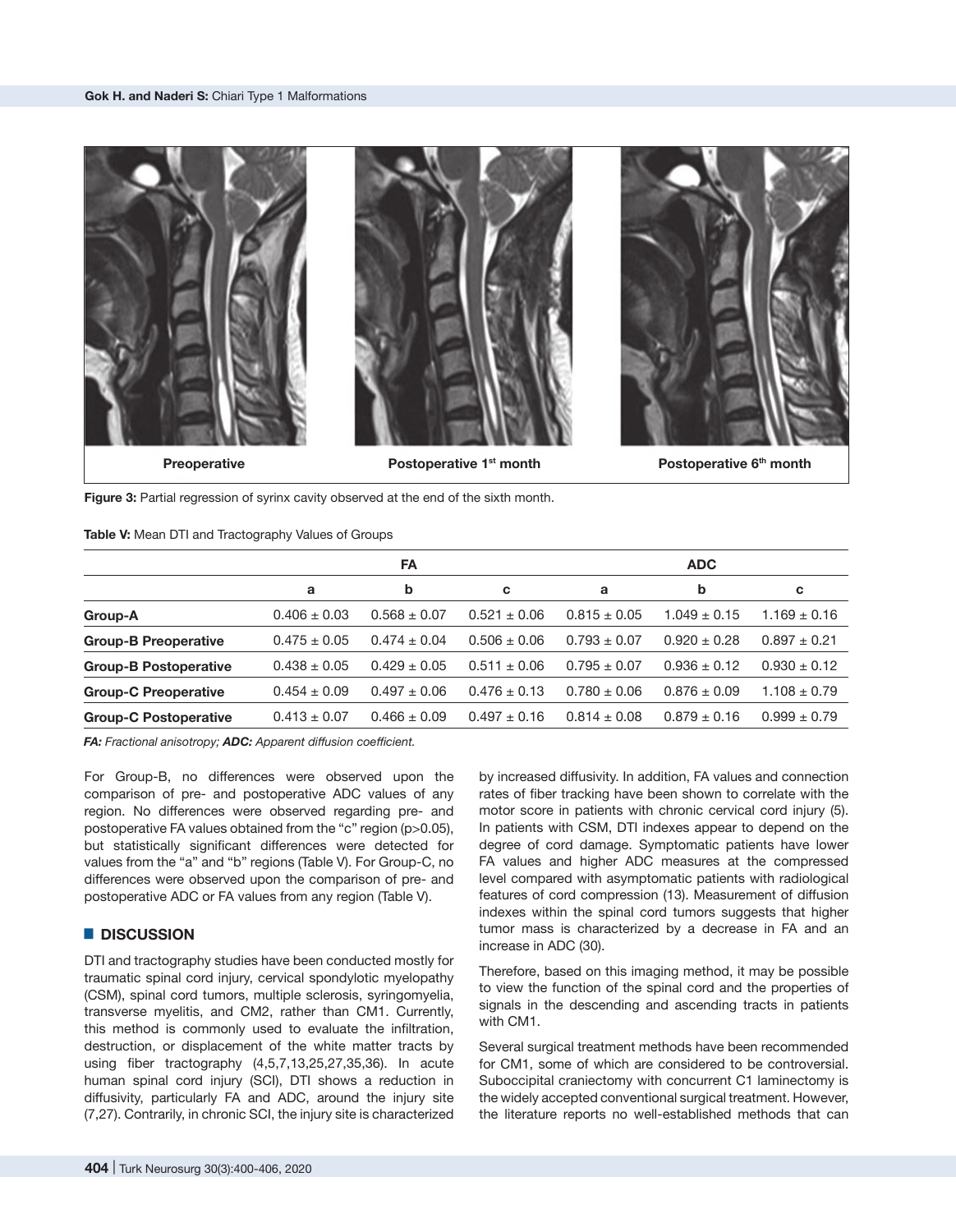fully assess the results of decompression, probably because of the limited knowledge regarding the pathophysiology of the disease. Moreover, retrospective studies have not provided enough data to set guidelines that can direct the treatment algorithm. The current data reveals that no link exists between the age and results, and that surgery offers excellent results in patients with mild or moderate neurological deficits. Notably, it was reported that preoperative pathology improves after surgery in more than 83% of patients. The symptoms that mostly show improvement are headache; neck pain; and those related to the cerebellum or brainstem compressions, such as dysphagia, ataxia, nystagmus, and diplopia. Notably, poor outcome is observed in patients with syrinx (33). Nonetheless, these evaluations are subjective, and objective data is required to determine the prognosis. Therefore, based on the imaging method (DTI and tractography), it may be possible to view the function of the spinal cord and the properties of signals in the descending and ascending tracts in patients with CM1.

Milhorat et al. reported that central cord lesions are caused by irreversible damage, and occurs mostly in patients with syringomyelia (17,18). Nagib reported that the best improvement after surgery was observed in patients with scoliosis (with an angle of less than 30°), head and neck pain, and sleep apnea (20). Notably, motor and sensory deficits were characterized by the least recovery. In addition, patients with small posterior fossa volume exhibited better recovery than those with normal-sized posterior fossa in their study. On the other hand, even though the results vary depending on the surgical technique applied, symptoms related to syringomyelia, such as pain, scoliosis, and loss of sensation, tend to show less improvement. The lack of a standard outcome measure is one of the major limitations in Chiari research. It has limited the ability to compare the results of various studies. Recently, a group from the University of Chicago has proposed that the Chicago Chiari Outcome Scale (CCOS) is promising as a standard measure for patients with CM1. Moreover, they investigated whether there were any predisposing factors that influenced the postoperative surgical outcome (1).

In addition to the preoperative MRI, Asgari scoring enabled to evaluate the patients on a scale based clinical assessment (8). Points were assigned for various neurological impairments and totaled to classify the patient's symptoms as slight (clinical score 1–3), moderate (clinical score 4–6), or severe (clinical score 7–10). All patients underwent decompression surgery, namely suboccipital craniectomy, laminectomy, and duraplasty, and were evaluated using the MRI and the clinical scale postoperatively. The radiological outcome was rated as either sufficient or insufficient decompression, and the clinical improvement was defined as a change in the score by 2 or more points.

Per the CCOS and Asgari scale, the surgical technique that we performed on patients with CM1 was quite successful. The surgical technique that involved posterior fossa decompression without opening the dura mater led to remarkable clinical improvement in patients with CM1. DTI and tractography values of all patients with CM1 were compared with the normal group, and it was observed that FA

values at the pontobulbar and C3–4 regions were near normal after surgery in patients with CM1 without syringomyelia. Moreover, FA values at the same locations were near normal in patients with CM1 with syringomyelia. This postoperative "normalization" corroborates the excellent clinical results gauged by CCOS and Asgari scale and suggests that DTI and tractography could be used as valuable tools to predict the prognosis of patients with CM1.

On the other hand, the postoperative FA values at the cervicomedullary region being closer to the isotropic value in all patients with CM1 (with or without syringomyelia) could be probably from the increase in free movement of water molecules in all directions (isotropic diffusion). In addition, it would have been because of the planar anisotropy of water molecules owing to the intersecting complex anatomical structures in this region of the spinal cord.

# █ **CONCLUSION**

Nonetheless, our limited number of patients and short followup period may have prevented us from making a definitive conclusion that DTI and tractography might be an excellent prognostic tool in patients with CM1. Therefore, further randomized controlled trials involving large series of patients and long-term follow-up are needed to adequately determine the prognostic role of DTI and tractography in patients with CM1.

#### █ **REFERENCES**

- 1. Aliaga L, Hekman KE, Yassari R, Straus D, Luther G, Chen J, Sampat A, Frim D: A novel scoring system for assessing Chiari malformation Type I treatment outcomes. Neurosurgery 70: 656-664; discussion 664, 2012
- 2. Alperin N, Kulkarni K, Loth F, Roitberg B, Foroohar M, Mafee MF, Lichtor T: Analysis of magnetic resonance imaging-based blood and cerebrospinal fluid flow measurements in patients with Chiari I malformation: A system approach. Neurosurg Focus 11: E6, 2001
- 3. Ducreux D, Lepeintre JF, Fillard P, Loureiro C, Tadié M, Lasjaunias P: MR diffusion tensor imaging and fiber tracking in 5 spinal cord astrocytomas. AJNR Am J Neuroradiol 27:214- 216, 2006
- 4. Duhmke RM, Cornblath DD, Hollingshead JRF: Tramadol for neurophatic pain. Cochrane Database Syst Rev 2: CD003726, 2004. (Update in. Cochrane Database Syst Rev 3: CD003726, 2006)
- 5. Ellingson BM, Ulmer JL, Kurpad SN, Schmit BD: Diffusion tensor MR imaging in chronic spinal cord injury. AJNR Am J Neuroradiol 29:1976-1982, 2008
- 6. Ergun R, Akdemir G, Gezici AR, Tezel K, Beskonakli E, Ergungor F, Taskin Y: Surgical management of syringomyelia-Chiari complex. Eur Spine J 9:553-557, 2000
- 7. Facon D, Ozanne A, Fillard P, Lepeintre JF, Tournoux-Facon C, Ducreux D: MR diffusion tensor imaging and fiber tracking in spinal cord compression. AJNR Am J Neuroradiol 26:1587- 1594, 2005